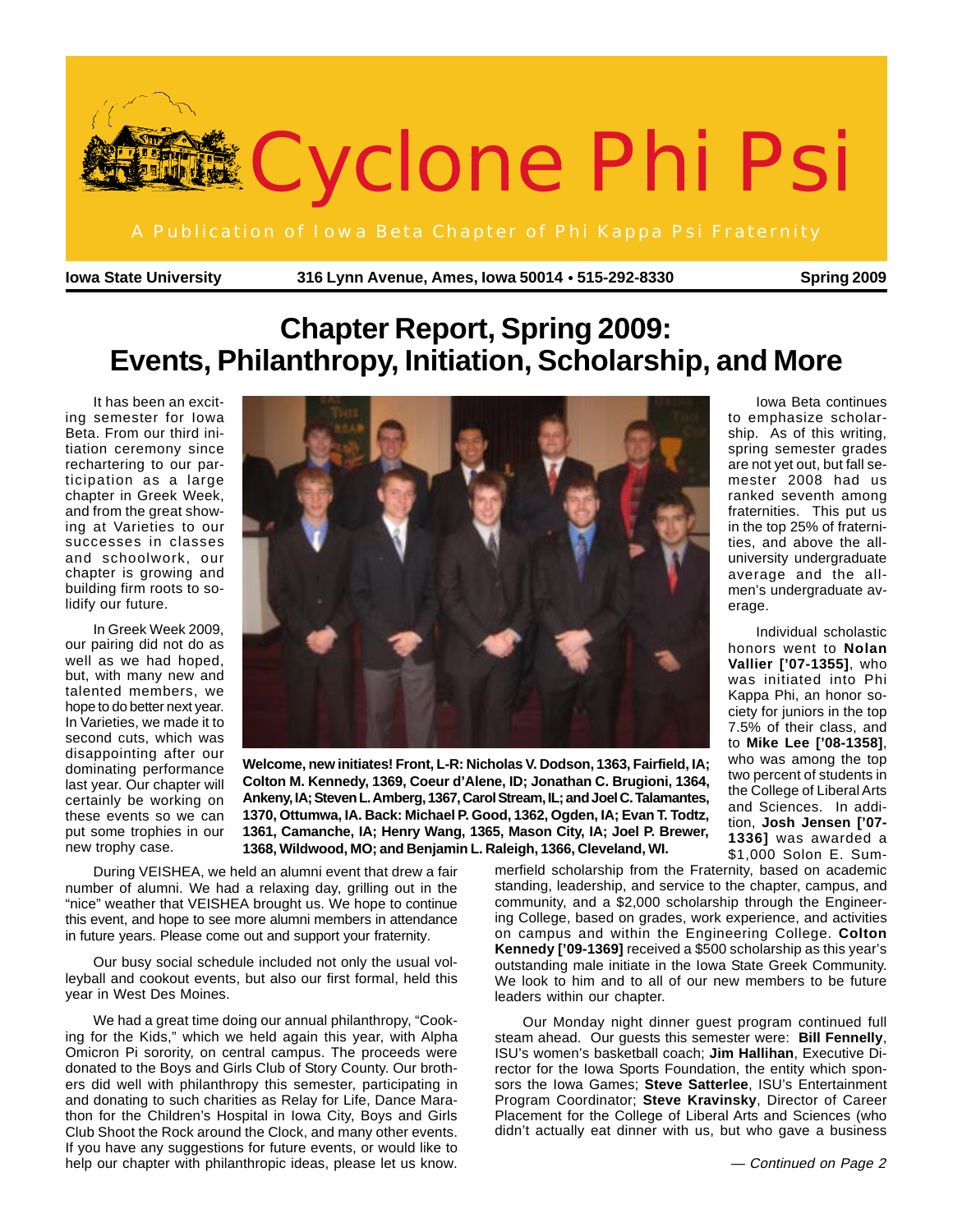#### **Chapter Report, continued**

etiquette presentation and critique while the rest of us ate); **Dr. Michael Golemo**, ISU's Chair of the Department of Music and Director of Bands, and his wife, **Mary Beth**, ISU's Program Director for the residence halls in Fredericksen Court (where Pammel Court used to be); **Paul Brooke**, Division Chair of Humanities and a Professor of English at Grand View University in Des Moines, and his wife, **Corly Brooke**, ISU's Associate Dean for Undergraduate Programs and Professor of Human Development and Family Studies (and daughter of **Robert Blahnik, '35-236**); **Lynne Krantz**, daughter of **Theodore Aulmann, '13-2** (right behind **Fayette Clifton Barney**); **Al Murdoch**, ISU's Hockey Coach (winningest college hockey coach in the nation), and his wife, Jane; many Phi Psi ladies (students on campus who are related to Phi Psis) at our annual Valentine's Day dinner; and last, but not least, ISU President **Gregory Geoffroy** and his wife, Kathy.



**Phi Psi participants in Relay for Life, flanked by house parents Bill and Lindy Good.**

We had several risk management speakers this semester: a representative of the Ames Fire Department spoke about fire safety; the ISU Police Department discussed the legal ramifications of hazing; and our own **Jim Grabenbauer ['73-948]** addressed the health and risk management issues involving alcohol.

Family Weekend was held February 28. A good number of parents were on hand to get to know our Phi Psi family a little

better, share a meal, listen to some Phi Psi songs, and watch a video of the current year's activities. Our Parents' Club continues to support our activities. This year they donated \$250 to the chapter for some computer upgrades, and \$1,000 for a new storage shed out back.

We had a great initiation week this semester, and congratulate our new initiates, pictured on Page 1. Pledged since the last newsletter are **Alex M. Merz**, Dubuque, IA; **Travis John Ziemke**, Bartlett, IL; and **Michael David Kilworth**, Exira, IA, and **Andrew Peers**.

Several of our members will attend the Woodrow Wilson Leadership Academy this June in Buffalo, NY. Many will be attending tuition-free, because they won a singing contest sponsored by Fraternity President **Paul Wineman [Washington Alpha '55]**. You can see our winning entry in action by going to http:// www.youtube.com/user/PhiPsiSingers.

We bid farewell to our seniors graduating this semester: **Umang Patel ['07-1328], Dustin Jensen ['07-1356], David Markman ['07-1351], Patrick Pannkuk ['07-1327],** and **Dustin Collicott ['07-1329]**. Brothers Patel and Pannkuk are the last two of our "refounding fathers" to graduate. A brunch was held at the chapter house on graduation day for the graduates and their families, with over 30 people in attendance. We wish our graduates success and happiness.

— Nolan Vallier, '07-1355, AG



**L-R: Michael Good, '09-1362; Andrew Peers, Pledge; Mike Lee, '08-1358; and Evan Todtz, '09-1361, attended the American Leadership Academy in Cabo San Lucas, Mexico, this March, and met with ALA Founder Jerry Nelson, California Epsilon '48.**

### **The Conclusion of the Campaign for the Rebirth of Iowa Beta**

The campaign for the rebirth of Iowa Beta will conclude at the end of this calendar year. This will be the last newsletter in which your participation is solicited.

During the course of this campaign, I have personally spoken with over 300 alumni, to ask them for a contribution, thank them for a contribution, or both. Many alumni have told me that their Phi Psi experience in college helped them develop some of the skills needed for success in their careers and in life. Whether it was learning how to get along with people, learning how to negotiate and compromise with others, or learning how to set and accomplish individual and group goals, their Phi Psi involvement provided a very valuable "internship" experience.

So, to those who have yet to participate: If you believe that the Fraternity was helpful in your own development, or, at a minimum, provided friendships that you truly consider lifelong, then I encourage you to complete the Letter of Intent form included with this newsletter, so we can add your name to the list of those who have made the Rebirth of Iowa Beta possible.

A special issue of the Cyclone Phi Psi will be published in 2010, listing the names of all who have participated at any level. And those who have given \$1,000 or more will have their names inscribed on a plaque, which will be prominently displayed in the chapter house. Over 200 alumni and friends of the chapter already know the satisfaction of supporting a winning cause. Will your name be on at least one of those lists?

> — Bill Good, '69-864, Campaign Chairman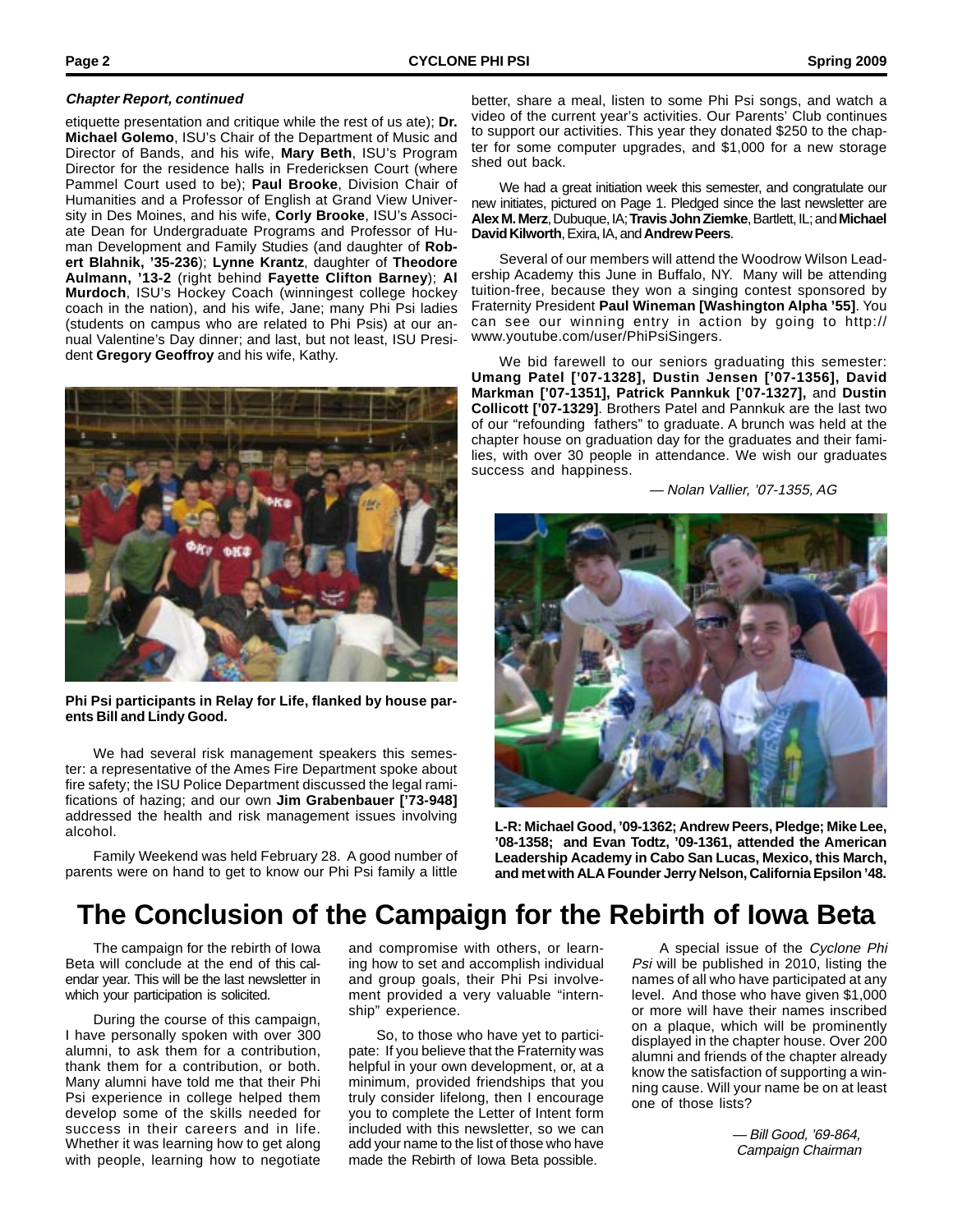### **Iowa Beta of Phi Kappa Psi**

### **Spring Semester Officers**

| VGP (Vice President)  Josh Jensen, '07-1326           |  |
|-------------------------------------------------------|--|
|                                                       |  |
| AG (Corresponding Secretary)  Nolan Vallier, '07-1355 |  |
| BG (Recording Secretary)  Dustin Jensen, '07-1356     |  |
|                                                       |  |
| Hod (Messenger) Colton Kennedy, '09-1369              |  |
|                                                       |  |
| Phu (Sergeant-at-Arms) Jason Paull, '07-1341          |  |

### **Corporation Board**

- President ................................................ Jim Patchett, '71-924 jpatchett@cdfinc.com, 630-559-2025
- Vice President ...................................... Steve Banks, '95-1293 sbanksiv@yahoo.com, 515-707-7781
- Secretary ............................................. Doug Bywater, '96-1302 dwbyh2o@hotmail.com, 786-303-6333
- Treasurer ............................................ Andy Anderson, '73-945 andersona@wellmark.com, 515-245-4790
- Director ................................................. Dave Carlson, '62-758 dac1942@yahoo.com, 515-971-9452
- Director ................................................ Tom Huisman, '74-967 tkhuism@yahoo.com, 515-281-8303
- Director .................................................... Glen Breuer, '71-951 gbii@juno.com, 319-354-2592
- Director .................................................. Lance Stahl, '87-1201 lance.stahl@mchsi.com, 515-223-6370

### **Advisors**

- Chapter Advisor ............................................Bill Good, '69-864 william.good@johnsonlawia.com, 515-570-3403
- Faculty Advisor ................ Dr. Craig Anderson, Indiana Zeta '74 caa@iastate.edu, 515-294-0283
- Chapter Finance Advisor ....................... Tim Hassel, '07-1330 thassel@gmail.com, 308-520-3848

### **Cyclone Phi Psi**

- Alumni Editor ................................................Bill Good, '69-864 william.good@johnsonlawia.com, 515-570-3404
- Undergraduate Editor ........................... Nolan Vallier, '07-1355 nvallier@iastate.edu, 402-943-9854

### **Webmasters**

| jrmiller@ku.edu, 785-864-7384         |  |
|---------------------------------------|--|
|                                       |  |
| ryan.biller@gmail.com, 214-277-9283   |  |
|                                       |  |
| thassel@gmail.com, 308-520-3848       |  |
| Undergraduate  Morgan Janes, '07-1339 |  |
| mjanes@iastate.edu, 402-657-3190      |  |

# **Founders Day 2009**

"The Bond of Brotherhood" was the theme for the fourth annual Central Iowa Phi Kappa Psi Alumni Association (CIAA) Founders Day Celebration, held Friday evening, February 20, 2009, at the Wakonda Club in Des Moines. Outgoing CIAA President **Mark Easler [Iowa Alpha '86]** expertly organized and graciously hosted 25 alumni brothers and spouses from various points around the Midwest. Pledge classes spanning the last five decades, and representing several different Phi Psi chapters, were in the room. Following a relaxing cocktail hour and the traditional Founders Day toasts, the assembled brothers and guests enjoyed a beautifully prepared five-star

meal. During dessert, Symposiarch **Bill Good ['69-864]** led a very interesting and insightful program, the keynote speaker for which was **Todd Schoell [Iowa Alpha '75]** from Arlington Heights, Illinois. Brother Schoell's comments focused on how important the Phi Psi experience was to building character during his formative undergraduate years, and how critical it is for alumni to remain involved with the fraternity, not only on the national level but also with local chapters. Reports were received by representatives of the chapters at the University of Iowa and Iowa State, and incoming CIAA President **Elliott Smith [Iowa Alpha '78]** provided an update as to the health and welfare of the Central Iowa Alumni Association — which, we are glad to report, is very good! The group is approaching 40 members now, with more interest and participation occurring each event. At evening's end, this Founders Day celebration was judged to be an excellent launch for the 2009 CIAA event schedule. All area Phi Psis are urged to watch for details about the upcoming third annual CIAA Spring Golf Outing — start getting those yips and shanks worked out now!

> — Elliott G. Smith (Iowa Alpha '78) CIAA President

### **Other Chapter News**

### **Homecoming, October 17, 2009**

We had a good turnout of alumni last fall, but we hope to do even better this year, so mark your calendar now and plan to attend. If you are concerned that your contemporaries won't be there, then do something about it! Organize your own minireunion by contacting your classmates personally and encouraging them to come. It only takes one motivated brother to organize a successful reunion. Better yet, why not start a tradition of having your own era reunion every three to five years? If you need contact information for your classmates, contact **Bill Good** at william.good@johnsonlawia.com or 515-570-3403.

#### **Recommend a Rushee**

Some chapters pledge a majority of their men as a result of alumni referrals. That has not been our experience, but it could be. With the facilities and programming we now have in place, you need not hesitate to recommend Iowa Beta to anyone. This truly would be a meaningful way for you to give back to your chapter.

You can be sure that every person you recommend will be contacted and given careful consideration. All such references should be directed to our summer recruitment chairman, **Michael Good**: mpgood1@gmail.com; 515-290-2381. If you don't know which young men from your town will be attending Iowa State, let Michael know, and he can send you the list.

### **Composites on the Web Site**

We have several old composites posted on the alumni page of the Web site, but we need more. If you have one that is not shown, please scan it and e-mail it to **Jim Miller ['71-925]** at miller@eecs.ku.edu. Or, if you prefer, mail it to Jim at 1120 Oaktree Drive, Lawrence, KS 66049-3867; he will scan it and return it to you. We also welcome for posting on the Web site any current or old pictures of you and your family, or of events with other brothers. Don't be bashful! The more photos alumni send in, the more fun we will all have with our Web site. Note the new address: http://www.isuphipsi.org.

### **E-mail Updates**

Several e-mail updates are sent between issues of the Cyclone Phi Psi. If you're not getting "Phi Psi Update from Iowa Beta" in your mailbox, send your e-mail address to Bill Good at william.good@johnsonlawia.com.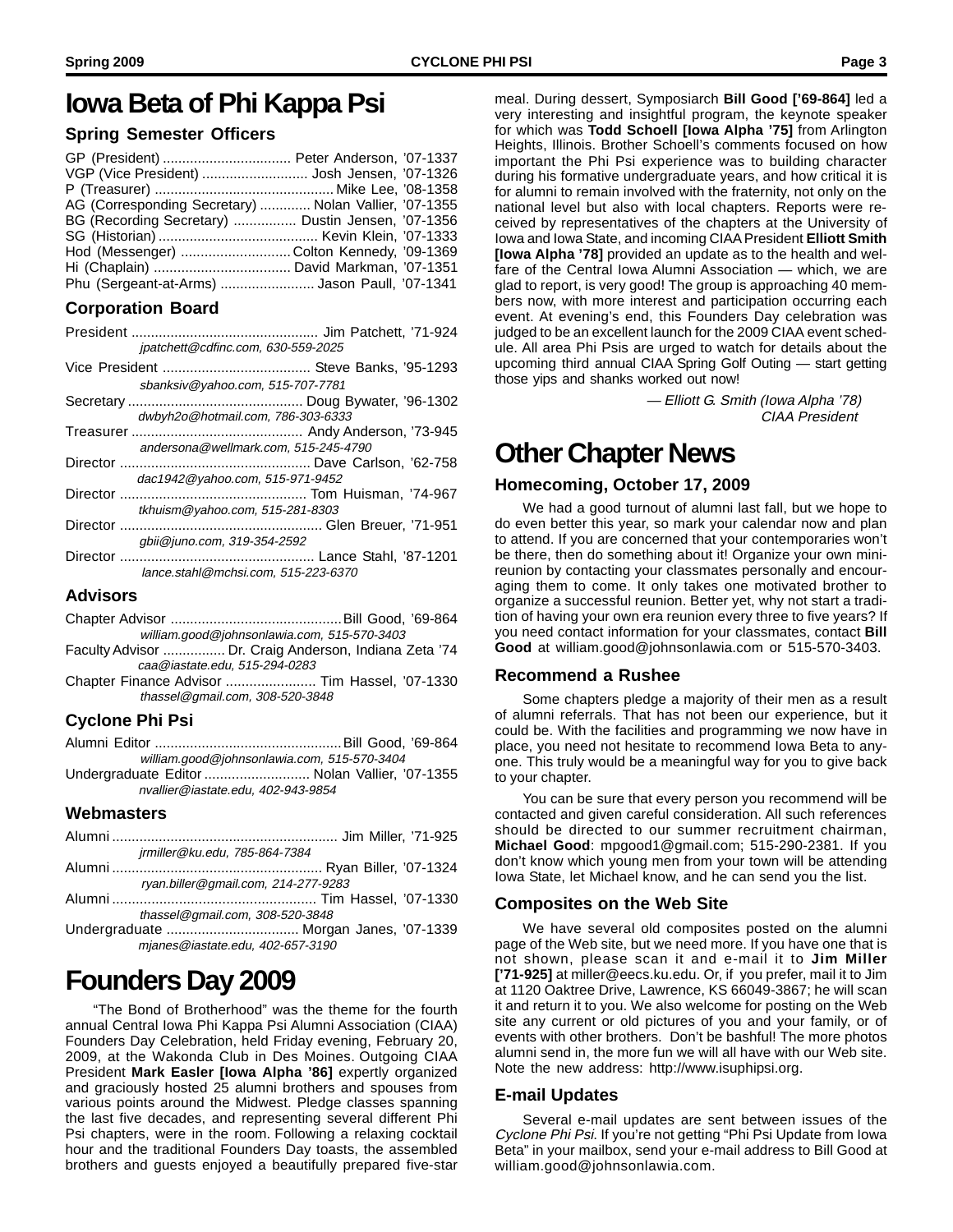# **Spotlight on Craig Roloff, '67-844**

Most people who deal with administration and finance for a major university don't prepare for the role by studying interior design. But that's exactly the route taken by Brother Craig Roloff, who is currently the Vice President for Administration and Finance at Montana State University in Bozeman, Montana. Montana State is a public unit of the Montana University System, with a fall 2008 enrollment of 12,369. The main campus is at Bozeman, with affiliated campuses at Billings, Havre, and Great Falls.

A native of Cedar Rapids, Craig received his interior design degree in 1970 from Iowa State, and then stayed in Ames for several years utilizing his design background for the university. He held jobs in the Office of Space and Schedules, and as the Physical Plant Interior Designer and Project Coordinator.

In 1977, Craig moved to Bozeman, where he began his journey up the ladder at MSU. Starting as a physical plant staff architect, he moved on to become Assistant Director of Facilities Planning, then Director of Administrative Services, Assistant Vice President for Administration and Finance, Executive Director of University Budgets, Acting Vice President for Administration and Finance, and finally his current position as Vice President for Administration and Finance. Along the way, he picked up a Master of Education degree in Adult & Higher Edu-



cation (concentration in Public Administration) from MSU.

The Vice President is the chief business and fiscal officer of the University, responsible for the general oversight and coordination of all business and fiscal affairs for the four campuses and three agencies of Montana State University, as well as the leadership and management of all central administrative, financial, technological and facilities services for the MSU-Bozeman campus.

Craig's wife, Mary, is a fourth generation Montanan from a farm and ranch family that still lives and works on the original homestead in central Montana. A graduate of both Montana State and University of Montana, Mary worked for many years as the Assistant Director of a major National Science Foundation research program. Craig and Mary are the parents of three daughters, ages 20, 17, and 9. Since they live in the mountains, it's quite natural that the whole family enjoys outdoor activities such as hiking, biking, and skiing.

"Each Fall semester I teach a Freshman Seminar class, and the interaction with my students always brings back memories of my time at Phi Kappa Psi. All of us brothers seemed (to each other) so grown up back then. But now, each fall, I see myself as a freshman in the faces of those I teach. Not so grown up — but so excited — so ready for all the experiences that college is going to provide them. I also see how important personal bonds (like the Brotherhood of Phi Kappa Psi) are beneficial to a new student: making connections with others early in your freshman year can be critical to becoming comfortable with new surroundings and having a successful year."

Brother Roloff can be reached at 514 Cambridge Dr., Bozeman, MT 59715 (406-586-1465; croloff@montana.edu).

> thousandth time. Tales of how Dave earned money to buy two kegs of beer for the house, Big Red, whether he was from St. Charles or Chicago, going "corn stalking," etc. All the stories had meanings behind them, that don't need to be told here. If you knew Dave, you knew the stories. Many glasses were raised in his memory, Psi (advanced reversing, floating, alternating) was played until 2:00 a.m., and Two Hangmen by Mason Proffit was sung several times. It was a fitting way to remember one of our best friends. Dave is survived by his wife, Nancy; daughter, Stephanie; and son, Michael.

# **Dave Moenk, '71-917: Celebrating His Life**

As many of you may know, we lost a great brother to liver cancer not long ago. Dave was diagnosed with cancer about 2 years ago, and was given 9 months to live. Typically for Dave, the news did not slow him down or detract from his zeal for life and living: he never gave up fighting. Living more than twice as long as the doctors said he would, he made the very best of the time he had left. He kept working at his job as CFO of Conservation Design Forum (a company owned by Brother Jim Patchett), he kept going on his fishing trips, and — most of all — he kept his great spirit and attitude that always rubbed off on everyone around him.



**Brothers who gathered to pay tribute to Dave Moenk included, L-R: Don DeDobbelaere, '71-919; Ross Stafford, '70-906; John Segura, '71-933; Glen Breuer, '73-951; Dick Havran, '73-943; Dale Lucht, '71-929; Tom Marsden, '70-884; Jim Patchett, '71-924; and Terry King, '70-896.**

On the weekend of March 28, 2009, through the effort of **Jim Patchett ['71-933]**, several of Dave's Phi Psi brothers got together in Davenport, Iowa, to commemorate his life. Many stories were retold for the

 We will miss you, Dave. Please watch over us . . . live ever, die never, Phi Kappa Psi.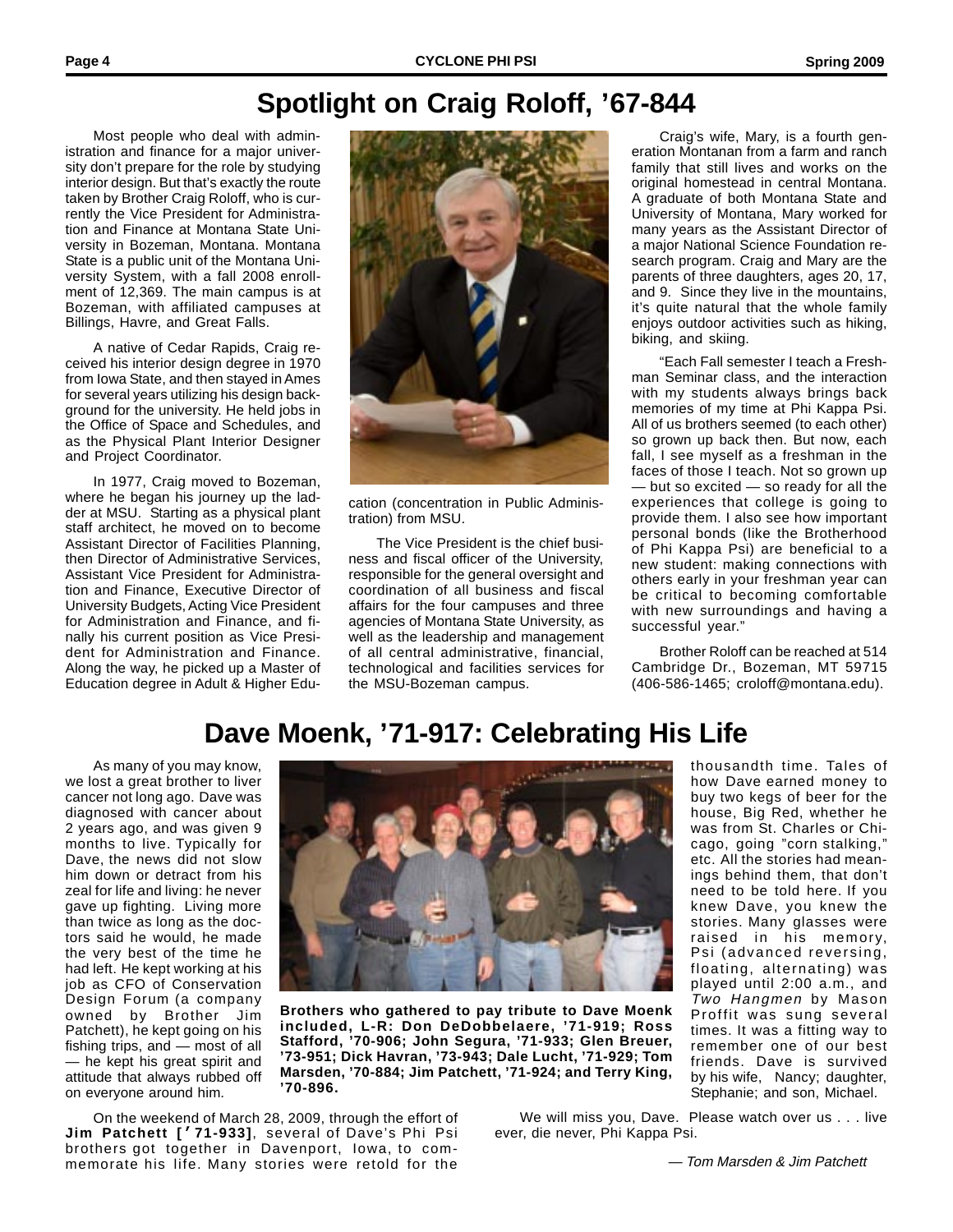**Waldo C. Friedland, '42-331**, of Glen Ellyn, Illinois, passed away on May 14, 2008, at the age of 84. Dr. Friedland was a WWII veteran, worked as a scientist for Abbott Laboratories from 1951 to 1982, and was a member of the New England Historical Genealogical Society and the Chemical Industries Council of Illinois. His wife, Lucille, predeceased him. He is survived by sons Paul and David; daughters Mary, Nancy Florczak, Elizabeth, and Susan Steigleder; and four granddaughters. We thank Susan for notifying us of his passing.

**Robert W. Sevey, '48-473**, of Olympia, Washington, died of lung cancer on February 20, 2009. Born in Minnesota in 1927, Bob grew up in the Midwest and graduated from high school in Ames, Iowa. He served in the army from 1945-47, and later earned an ROTC commission in the Air Force Reserve. Bob spent his entire career in broadcasting. He first worked as a radio announcer and sportscaster while attending Iowa State and University of California, Santa Barbara. He married Rosalie Thomas in 1950, graduated from UCSB in 1951, and moved to Los Angeles, where he went to work for CBS-TV. Following a stint in Phoenix, Arizona, the couple moved to Honolulu, Hawaii, where Bob spent more than 35 years in radio, television, and advertising. In 1966, he joined KGMB as a vice-president, news director, and anchorman. He retired in 1986. Bob and Rosalie moved to Olympia in 1989. He served from 1992-95 as a commissioner of Thurston County Fire District #9, and was a member of the Olympia Country and Golf Club. He is survived by Rosalie; sons Michael, David, and Rob Carroll; and two grandchildren.

**Thomas C. Martin, '50-532**, of LaGrange, Illinois, passed away on November 5, 2008, at the age of 77. Born in Des Moines, he graduated from Iowa State with majors in forestry and business. He was employed at Edward Hines Lumber Company, and thereafter as a lumber and commodities broker at Stottler & Co. and Iowa Grain Co. He helped establish the initial lumber futures contract traded on the CBOT in 1969. He enjoyed hunting, fishing, raising dogs, gardening, birding, and fine dining. He is survived by his wife, Ruth, and sons Charles and **James ['76-1012]**.

**Dwight E. Nichols, '56-672**, died February 2, 2009, in Dallas, Texas, at 74. Dwight gained fame as the all-America captain of Iowa State's 1959 "Dirty Thirty" football team. As a sophomore in 1957, he led the Big Seven Conference, ranked third in the nation in total offense, and landed a spot on the allleague team. He was named the conference's most valuable player in 1958, leading the conference in total offense and rushing, and finished the year third in the nation in rushing and fourth in punt returns. As team captain, he led the Cyclones to a 7- 3 record. After graduation, he went on to earn a masters degree and establish a successful career in financial markets and insurance. He was named to the Sunday Des Moines Register Sports Hall of Fame in 2003.

**David H. Moenk, '71-917**, of St. Charles, Illinois, died January 9, 2009, after a two-year battle with liver and bile-duct cancer. A veteran of the U.S. Air Force, David was employed as chief financial officer of Conservation Design Forum, Inc., in Elmhurst, and had served for a number of years as treasurer of Iowa Beta Corporation Board. He loved fishing and spending time with his family and friends. He is survived by his wife, Nancy; his son, **Michael ['09-1362]**; his daughter,



Stephanie Dodge; and two grandsons. See article, Page 4.

# **Cyclo-grams**

**Theodore L. Johnston, '40-300**, writes: "I am continually surprised that I just had my 88<sup>th</sup> birthday." Ted is a retired ophthalmologist, enjoys traveling, and is a member of an organ club, a church bell choir, and a singles club. His wife, Barbara, is deceased. He has three children, all medical doctors: Randolph (55) is president-elect of the American Board of Ophthalmology; Patricia Johnson McNussen (51) is a neuroophthalmologist; and P. Scott (49) specializes in emergency medicine. Write to Ted at 6201 Deer Ave., Cheyenne, WY 82009 (307-638-3498; tjohnsto@wyoming.com).

**Robert A. Aitken, '43-361**, has for the last 23 years owned Rageo Exploration, a geological consulting firm in Durango, Colorado. He and his wife, Judy, have two daughters, Connie (62) and Janet (59). He reports, "I have just been diagnosed with TMB Syndrome (too many birthdays) at age 84." Write to him at 2151 W. 3<sup>rd</sup> Ave., Durango, CO 81501, or send e-mail to bobaitken@gmail.com.

**William G. Castner, '45-401**, writes: "Thank you, **John Morris ['45-402],** for reporting in the fall newsletter that we 'old' Iowa Betas were alive and well. When John and I started in the summer of 1945, ISU had only 7,000 students. Iowa Beta was small, and half the members were V-12 Navy cadets living in ISU dormitories. Even our GP, **Gene Harrison ['44-382]**, was V-12. We helped Iowa Beta prepare for the surge of veterans in the fall of 1945. It was almost like recolonizing. 316 Lynn had been used as a women's dormitory during the war, and still had rooms that had been painted with a decidedly female flair." Bill is now retired from Boeing. He receives mail at 133 SW Normandy Rd., #7, Seattle, WA 98166 (206-799-7004; billcastner@peoplepc.com).

**Gary F. Short, '58-699**, says "not much" is new. He has largely retired from banking after 41 years, but still serves as chairman of Security State Bank in Independence, Iowa, and Northeast Security Bank in Sumner, and is president of Independence Bancshares, Inc., the holding company for both banks. His interests include German shorthaired pointers, traveling, reading, and hunting with his brother, **Bob ['59-712]**. Gary and his wife, Harriet Ann (ΚΚΓ-ISU), receive mail at 1981 Three Elms Park Rd., PO Box 511, Independence, IA 50644 (319-334-4573; gshort@iowatelecom.net).

**James E. Jorgensen, '59-723**, "Retired from banking in 1996. I lived for nine years in Henderson, Nevada, and am now living back in my original home in State Center, Iowa. I enjoy occasional golf, as the season allows. I have been a member and officer of the local Lions Club for 45 years, and am a trustee of the cemetery board. I am feeling well, and enjoy swimming to keep fit about three times a week." Jim and his wife, Susan (∆Ζ-Drake) have two children: Jeff (born 1967) is an EE graduate of ISU, and Rachel (born 1972) is a marketing graduate of ISU. They have two grandsons and one granddaughter. Write to Jim at 105 6<sup>th</sup> St. NW, PO Box 508, State Center, IA 50247, or call 641-483-2688.

**John S. "Steve" Spencer, '61-749**, writes: "I retired from Illinois Power Company in February of 2000, after 36 years. I have my own consulting company, but have just about given up work completely. Our youngest son, Michael (35), married his fiancée, Annette, in 2007, so we are looking forward to some more grandchildren one of these days. We bought a vacation home on Lake Mitchell in Cadillac, Michigan, with our oldest son, Jeff (41), and his wife, Susan. They have three children: JT (15), Alan (13), and Mckenzie (7). Our middle son, Todd (39) and his wife, Diane, have an 11-year-old daughter, Rae. We spent five wonderful weeks in early 2007 in New